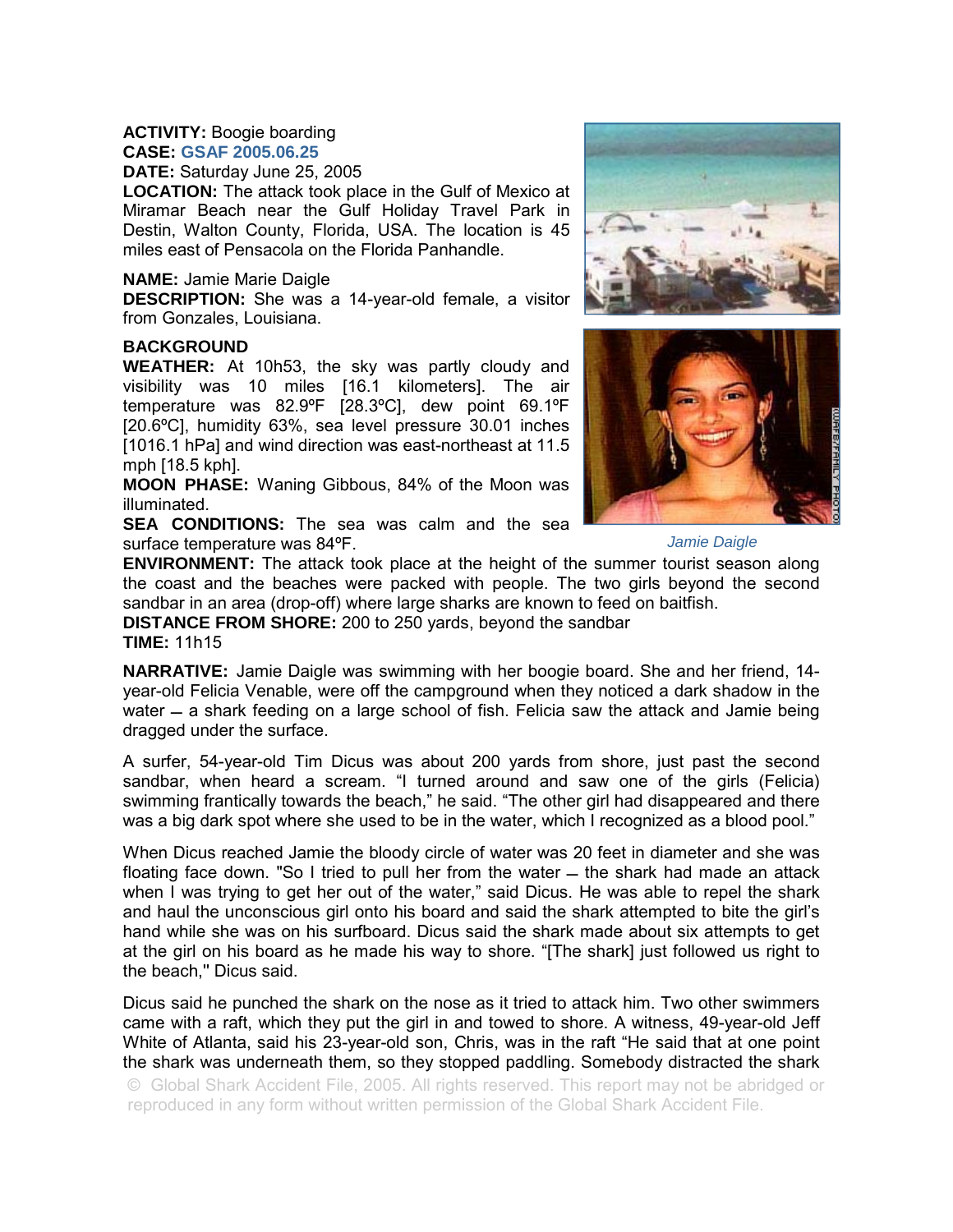and they brought the girl the rest of the way in.'' White said his son thought the girl may have died before they got her to shore.

**INJURY:** Fatal. "The damage on her left leg [thigh] was really extensive, and I didn't know whether she had just gone into shock but she'd pretty much stopped bleeding by the time I got her on to the beach," said Dicus.

**FIRST AID:** Unknown

**TREATMENT:** The girl was transported to the Sacred Heart Hospital in South Walton where she was pronounced dead.

**SPECIES:** According to Dicus, the attack involved a bull shark about eight feet in length. Autopsy confirmed Dicus' identification.

**NOTE:** Authorities closed about 30 miles of beaches to swimming shortly after the attack.

**CASE INVESTIGATOR:** Erich Ritter, Ph.D.

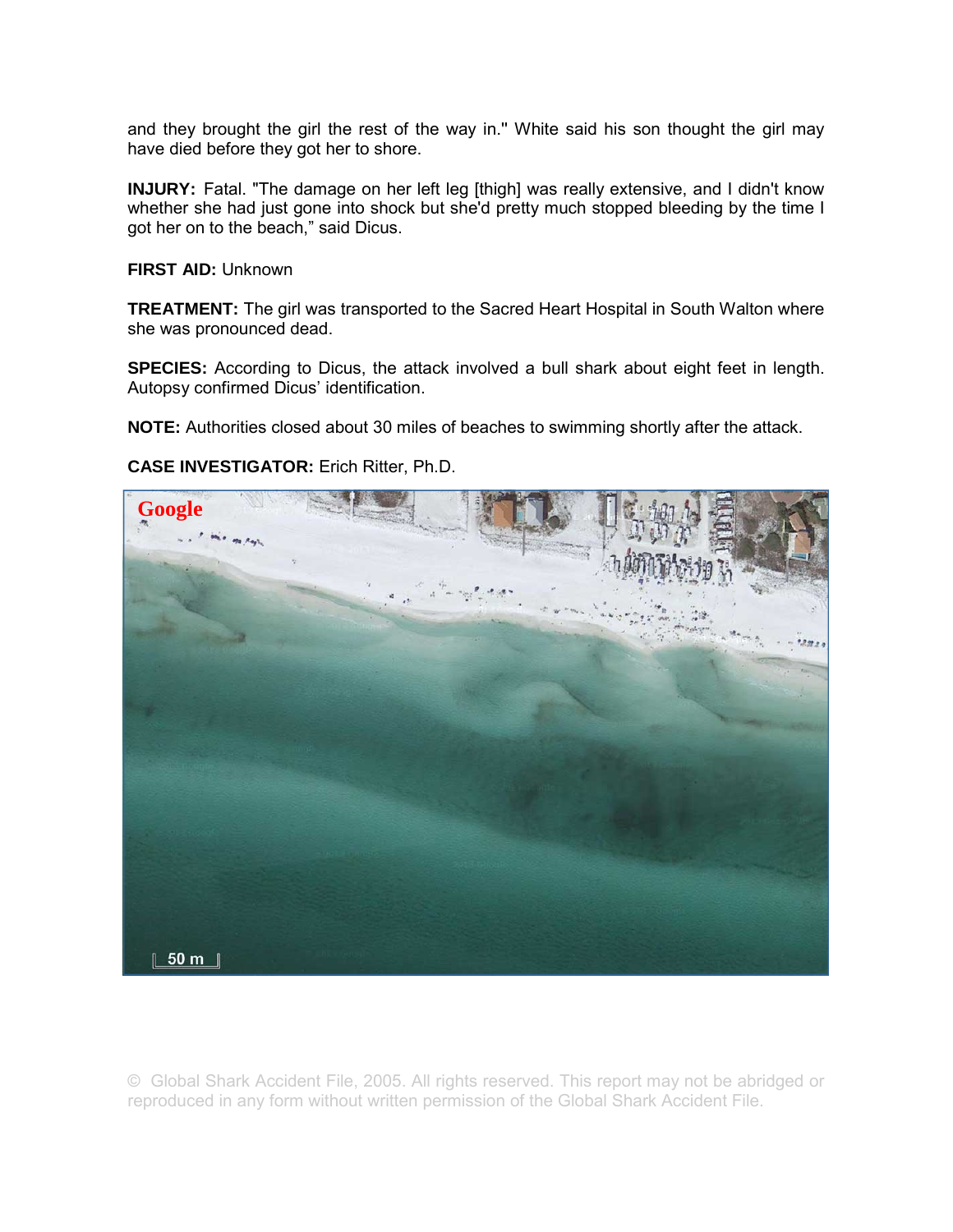



*On Sunday, June 26, 2005, a bull shark was photographed swimming close to shore at less than a quarter mile from where Jamie Daigle was attacked and killed the previous day.* 

Photos by Jason C. Miller/Associated Press